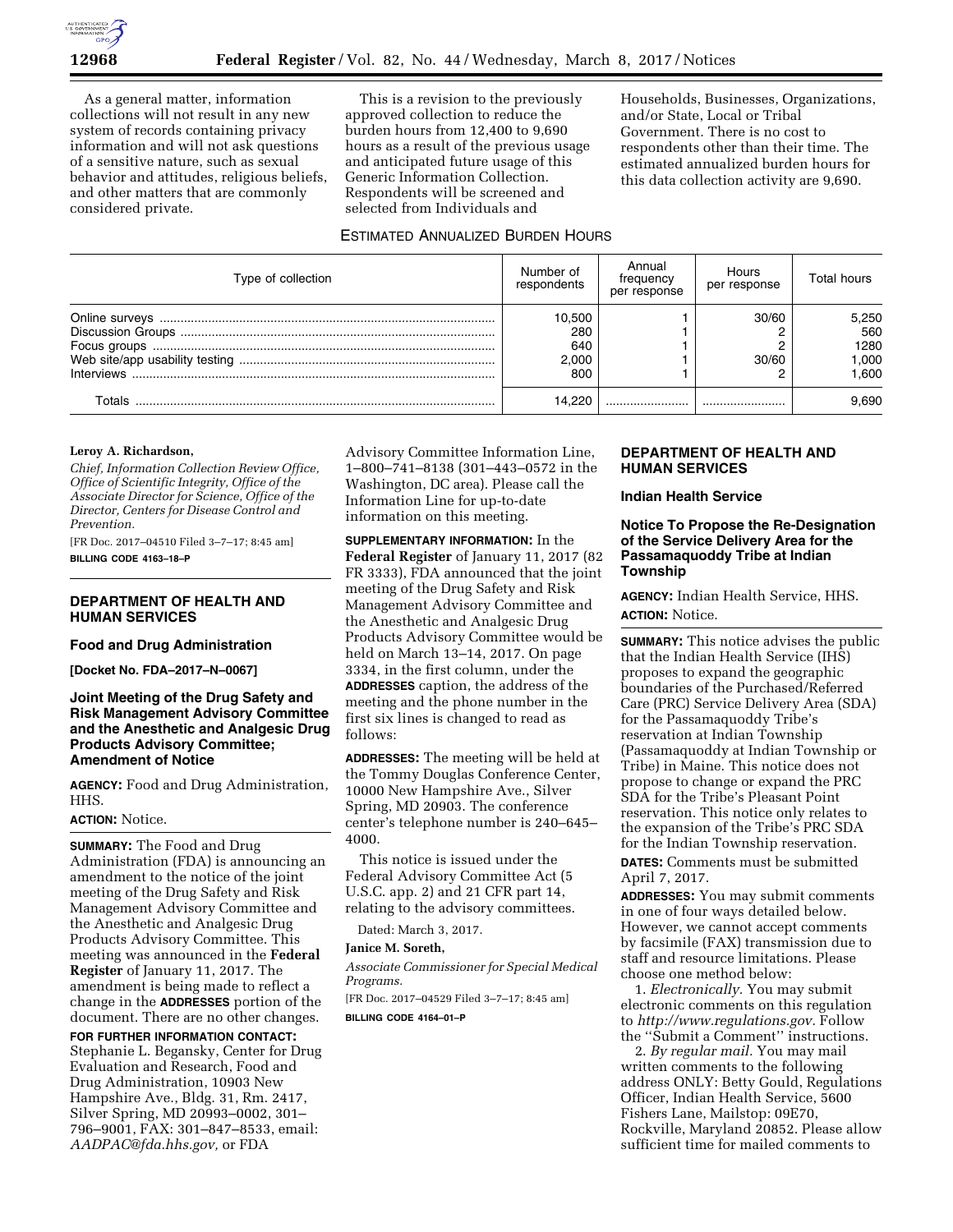be received before the close of the comment period.

3. *By express or overnight mail.* You may send written comments to the above address.

4. *By hand or courier.* If you prefer, you may deliver (by hand or courier) your written comments before the close of the comment period to the address above. If you intend to deliver your comments to the Rockville address, please call telephone number (301) 443– 1116 in advance to schedule your arrival with a staff member.

Comments will be made available for public inspection at the Rockville address from 8:30 a.m. to 5:00 p.m., Monday–Friday, two weeks after publication of this notice.

## **FOR FURTHER INFORMATION CONTACT:**

Terri Schmidt, Acting Director, Office of Resource Access and Partnerships, Indian Health Service, 5600 Fishers Lane, Mailstop: 10E85C, Rockville, Maryland 20852. Telephone 301/443– 2694 (This is not a toll free number).

# **SUPPLEMENTARY INFORMATION:**

*Inspection of Public Comments:* All comments received before the close of the comment period are available for viewing by the public, including any personally identifiable or confidential business information that is included in a comment.

*Background:* The Maine Indian Claims Settlement Act of 1980 (Pub. L. 96–420; H. Rept. 96–1353) includes the intent of Congress to fund and provide PRC to the Passamaquoddy Tribe. The Passamaquoddy Tribe has two reservations: Indian Township and Pleasant Point. The PRC SDA for the Indian Township reservation is Aroostook County, ME, and Washington County, ME. The PRC SDA for the Pleasant Point reservation is Washington County, ME, south of State Route 9, and Aroostook County, ME.

The IHS currently provides services under regulations codified at 42 CFR part 136, subparts A through C. Subpart C defines a Purchased/Referred Care (PRC) Service Delivery Area (SDA), formerly referred to as a Contract Health Service Delivery Area, as the geographic area within which PRC will be made available by the IHS to members of an identified Indian community who reside in the area. Residence in a PRC SDA by a person who is within the scope of the Indian health program, as set forth in 42 CFR 136.12, creates no legal entitlement to PRC but only potential eligibility for services. Services needed but not

available at an IHS/Tribal facility are provided under the PRC program depending on the availability of funds, the person's relative medical priority, and the actual availability and accessibility of alternate resources in accordance with the regulations.

As applicable to the Tribes, these regulations provide that, unless otherwise designated, a PRC SDA shall consist of a county which includes all or part of a reservation and any county or counties which have a common boundary with the reservation. 42 CFR 136.22(a)(6). The regulations also provide that after consultation with the Tribal governing body or bodies on those reservations included within the PRC SDA, the Secretary may from time to time, re-designate areas within the United States for inclusion in or exclusion from a PRC SDA. The regulations require that certain criteria must be considered before any redesignation is made. The criteria are as follows:

(1) The number of Indians residing in the area proposed to be so included or excluded;

(2) Whether the Tribal governing body has determined that Indians residing in the area near the reservation are socially and economically affiliated with the Tribe;

(3) The geographic proximity to the reservation of the area whose inclusion or exclusion is being considered; and

(4) The level of funding which would be available for the provision of PRC. 42 CFR 136.22(b).

Additionally, the regulations require that any re-designation of a PRC SDA must be made in accordance with the Administrative Procedures Act (5 U.S.C. 553). *See* 42 CFR 136.22(c). In compliance with this requirement, we are publishing this proposal and requesting public comments.

The Passamaquoddy Tribe is a federally recognized tribe with two separate reservations, Indian Township and Pleasant Point, located approximately 50 miles apart. Each respective reservation elects its own governing body and each reservation has a separate PRC SDA. The Indian Township reservation of the Passamaquoddy Tribe has a PRC SDA consisting of Aroostook and Washington Counties in the State of Maine. The PRC SDA for the Passamaquoddy Tribe's reservation at Pleasant Point is Washington County, Maine, south of State Route 9, and Aroostook County,

Maine. IHS adopted a PRC SDA for each of the Passamaquoddy Tribe's reservations for the purposes of administering benefits under the IHS PRC program. Thus, members of the Tribe who reside outside of Aroostook and Washington Counties do not reside within the PRC SDA of the Passamaquoddy Tribe and they are currently not eligible for PRC services from the Tribe.

The Passamaquoddy Tribe has a significant number of members who are not residents of Aroostook and Washington Counties. According to Tribal estimates, 257 enrolled Passamaquoddy members reside in Hancock County in the State of Maine and remain actively involved with the Tribe, but they are not currently eligible for PRC care. The Tribe provides direct services to its members by operating a clinic in Washington County.

Under 42 CFR 136.23, those otherwise eligible Indians who do not reside on a reservation but reside within a PRC service delivery area must be either members of the Tribe or maintain close economic and social ties with the Tribe. In this case, in applying the aforementioned PRC service delivery area re-designation criteria required by operative regulations (43 FR 34654), the following findings are made:

1. By expanding, the Tribe estimates the current eligible population will be increased by 257.

2. The Tribe has determined that these 257 individuals are socially and economically affiliated with the Tribe.

3. The expanded area, Hancock County, ME, maintains a common boundary with Washington County, ME, the county in which the Tribe's Indian Township reservation is located.

4. The Tribe will use its existing Federal allocation for PRC funds to provide services to the expanded population. No additional financial resources will be allocated by IHS to the Tribe to provide services to Tribal members residing in Hancock County.

Accordingly, the purpose of this **Federal Register** notice is to notify the public of the proposal to expand the PRC service delivery area of the Passamaquoddy Tribe's Indian Township reservation to include Hancock County in the State of Maine. The proposed notice will expand their current service delivery area to include Hancock County in the State of Maine.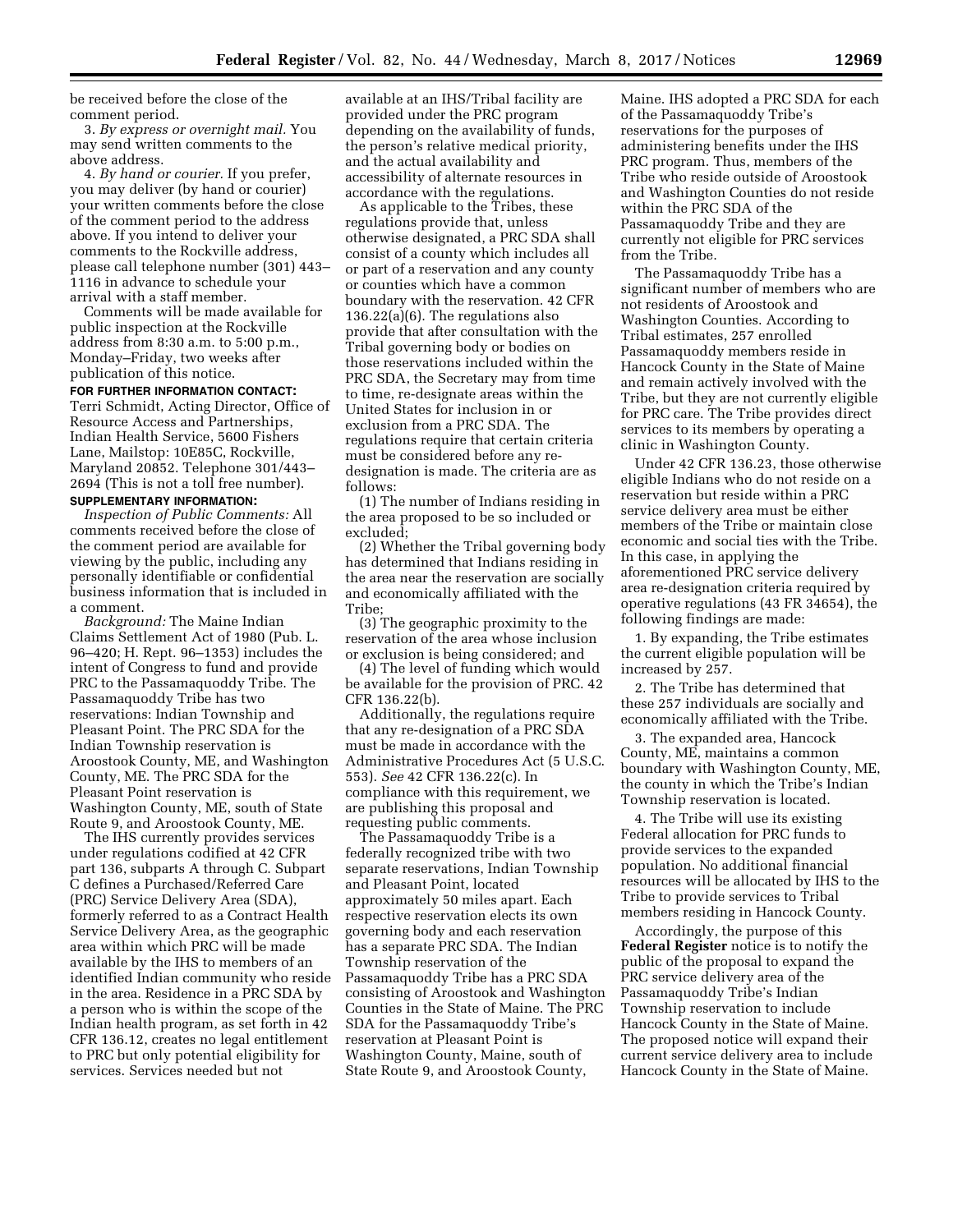-

# PURCHASED/REFERRED CARE SERVICE DELIVERY AREAS

| Tribe/reservation                                                                                                                    | County/state                                                                                                                                        |
|--------------------------------------------------------------------------------------------------------------------------------------|-----------------------------------------------------------------------------------------------------------------------------------------------------|
|                                                                                                                                      | Pinal, AZ.                                                                                                                                          |
|                                                                                                                                      | Polk. TX. <sup>1</sup>                                                                                                                              |
| Alaska ………………………………………………………………………………………                                                                                             | Entire State. <sup>2</sup>                                                                                                                          |
|                                                                                                                                      | Hot Springs, WY, Fremont, WY, Sublette, WY.                                                                                                         |
|                                                                                                                                      | Aroostook, ME. <sup>3</sup>                                                                                                                         |
| Assiniboine and Sioux Tribes of the Fort Peck Indian Reservation,<br>Montana.                                                        | Daniels, MT, McCone, MT, Richland, MT, Roosevelt, MT, Sheridan,<br>MT, Valley, MT.                                                                  |
| Bad River Band of the Lake Superior Tribe of Chippewa Indians of the<br>Bad River Reservation, Wisconsin.                            | Ashland, WI, Iron, WI.                                                                                                                              |
|                                                                                                                                      | Chippewa, MI.                                                                                                                                       |
| Blackfeet Tribe of the Blackfeet Indian Reservation of Montana                                                                       | Glacier, MT, Pondera, MT.                                                                                                                           |
| Brigham City Intermountain School Health Center, Utah [Permanently<br>closed].                                                       | (4)                                                                                                                                                 |
|                                                                                                                                      | Harney, OR.                                                                                                                                         |
|                                                                                                                                      | Entire State, except for the counties listed in the footnote. <sup>5</sup>                                                                          |
|                                                                                                                                      | All Counties in SC, <sup>6</sup> Cabarrus, NC, Cleveland, NC, Gaston, NC, Meck-<br>lenburg, NC, Rutherford, NC, Union, NC.                          |
|                                                                                                                                      | Allegany, NY,7 Cattaraugus, NY, Chautaugua, NY, Erie, NY, Warren,<br>PA.                                                                            |
| Cheyenne River Sioux Tribe of the Cheyenne River Reservation, South<br>Dakota.                                                       | Corson, SD, Dewey, SD, Haakon, SD, Meade, SD, Perkins, SD, Pot-<br>ter, SD, Stanley, SD, Sully, SD, Walworth, SD, Ziebach, SD.                      |
| Chippewa-Cree Indians of the Rocky Boy's Reservation, Montana                                                                        | Chouteau, MT, Hill, MT, Liberty, MT.                                                                                                                |
|                                                                                                                                      | St. Mary Parish, LA.                                                                                                                                |
|                                                                                                                                      | Yuma, AZ, Imperial, CA.                                                                                                                             |
|                                                                                                                                      | Benewah, ID, Kootenai, ID, Latah, ID, Spokane, WA, Whitman, WA.                                                                                     |
| Colorado River Indian Tribes of the Colorado River Indian Reservation.<br>Arizona and California.                                    | La Paz, AZ, Riverside, CA, San Bernardino, CA, Yuma, AZ.                                                                                            |
| Confederated Salish and Kootenai Tribes of the Flathead Reservation                                                                  | Flathead, MT, Lake, MT, Missoula, MT, Sanders, MT.                                                                                                  |
| Confederated Tribes and Bands of the Yakama Nation                                                                                   | Klickitat, WA, Lewis, WA, Skamania, WA, 8 Yakima, WA.<br>Benton, OR, <sup>9</sup> Clackamas, OR, Lane, OR, Lincoln, OR, Linn, OR, Mar-              |
|                                                                                                                                      | ion, OR, Multnomah, OR, Polk, OR, Tillamook, OR, Washington, OR,<br>Yam Hill, OR.                                                                   |
|                                                                                                                                      | Grays Harbor, WA, Lewis, WA, Thurston, WA.                                                                                                          |
| Confederated Tribes of the Colville Reservation, Washington                                                                          | Chelan, WA, <sup>10</sup> Douglas, WA, Ferry, WA, Grant, WA, Lincoln, WA,                                                                           |
|                                                                                                                                      | Okanogan, WA, Stevens, WA.                                                                                                                          |
| Confederated Tribes of the Coos, Lower Umpqua and Siuslaw Indians<br>Confederated Tribes of the Goshute Reservation, Nevada and Utah | Coos, OR, <sup>11</sup> Curry, OR, Douglas, OR, Lane, OR, Lincoln, OR.<br>Nevada, Juab, UT, Toole, UT.                                              |
| Confederated Tribes of the Grand Ronde Community of Oregon                                                                           | Polk, OR, <sup>12</sup> Washington, OR, Marion, OR, Tillamook, OR, Multnomah,<br>OR, Yam Hill, OR.                                                  |
| Confederated Tribes of the Umatilla Indian Reservation                                                                               | Umatilla, OR, Union, OR.                                                                                                                            |
| Confederated Tribes of the Warm Springs Reservation of Oregon                                                                        | Clackamas, OR, Jefferson, OR, Linn, OR, Marion, OR, Wasco, OR.                                                                                      |
|                                                                                                                                      | Coos, OR, Curry, OR, Douglas, OR, Jackson, OR, Lane, OR.                                                                                            |
|                                                                                                                                      | Allen Parish, LA, Elton, LA.13                                                                                                                      |
|                                                                                                                                      | Coos, OR, <sup>14</sup> Deshutes, OR, Douglas, OR, Jackson, OR, Josephine,<br>OR, Klamath, OR, Lane, OR.                                            |
| Cowlitz Indian Tribe                                                                                                                 | Clark, WA, Columbia, OR, <sup>15</sup> Cowlitz, WA, King, WA, Kittitas, WA,<br>Lewis, WA, Pierce, WA, Skamania, WA, Thurston, WA, Wahkiakum,<br>WA. |
| Crow Creek Sioux Tribe of the Crow Creek Reservation, South Dakota                                                                   | Brule, SD, Buffalo, SD, Hand, SD, Hughes, SD, Hyde, SD, Lyman, SD,<br>Stanley, SD.                                                                  |
|                                                                                                                                      | Big Horn, MT, Big Horn, WY, Carbon, MT, Treasure, MT, <sup>16</sup> Yellow-<br>stone, MT, Sheridan, WY.                                             |
|                                                                                                                                      | Cherokee, NC, Graham, NC, Haywood, NC, Jackson, NC, Swain, NC.                                                                                      |
| Eastern Shoshone Tribe of the Wind River Reservation, Wyoming                                                                        | Fremont, WY, Hot Springs, WY, Sublette, WY.                                                                                                         |
|                                                                                                                                      | Moody, SD.                                                                                                                                          |
| Forest County Potawatomi Community, Wisconsin                                                                                        | Forest, WI, Marinette, WI, Oconto, WI.                                                                                                              |
| Fort Belknap Indian Community of the Fort Belknap Reservation of                                                                     | Blaine, MT, Phillips, MT.                                                                                                                           |
| Montana.<br>Fort McDermitt Paiute and Shoshone Tribes of the Fort McDermitt In-<br>dian Reservation, Nevada and Oregon.              | Nevada, Malheur, OR.                                                                                                                                |
|                                                                                                                                      | Maricopa, AZ.                                                                                                                                       |
| Fort Mojave Indian Tribe of Arizona, California and Nevada                                                                           | Nevada, Mohave, AZ, San Bernardino, CA.                                                                                                             |
| Gila River Indian Community of the Gila River Indian Reservation, Ari-<br>zona.                                                      | Maricopa, AZ, Pinal, AZ.                                                                                                                            |
| Grand Traverse Band of Ottawa and Chippewa Indians, Michigan                                                                         | Antrim, MI, <sup>17</sup> Benzie, MI, Charlevoix, MI, Grand Traverse, MI,<br>Leelanau, MI, Manistee, MI.                                            |
|                                                                                                                                      | Delta, MI, Menominee, MI.                                                                                                                           |
|                                                                                                                                      | Douglas, KS. <sup>18</sup>                                                                                                                          |
| Havasupai Tribe of the Havasupai Reservation, Arizona                                                                                | Coconino, AZ.                                                                                                                                       |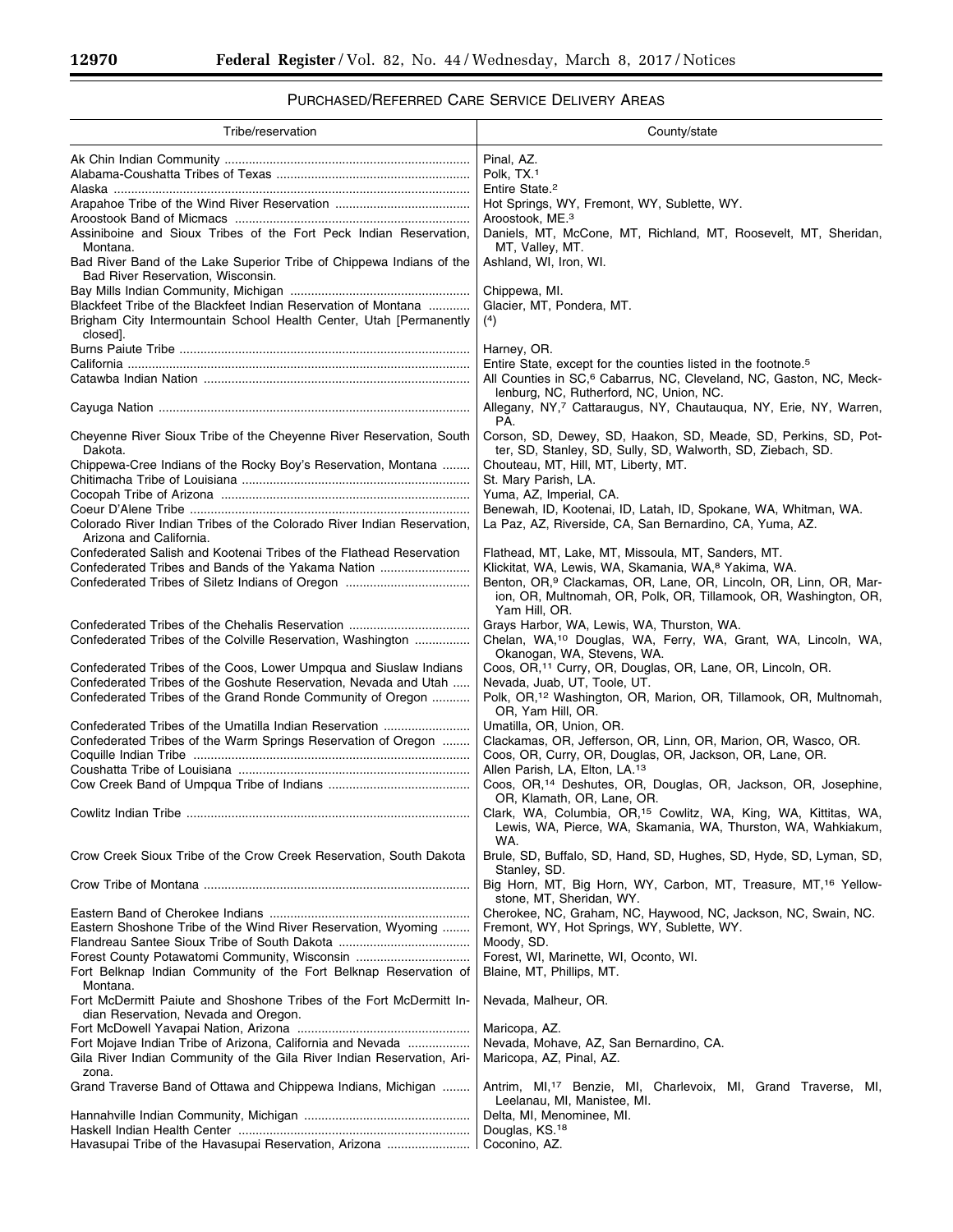# PURCHASED/REFERRED CARE SERVICE DELIVERY AREAS—Continued

| Tribe/reservation                                                                                             | County/state                                                                                                                                                                                                                                                                                    |
|---------------------------------------------------------------------------------------------------------------|-------------------------------------------------------------------------------------------------------------------------------------------------------------------------------------------------------------------------------------------------------------------------------------------------|
|                                                                                                               | Adams, WI, <sup>19</sup> Clark, WI, Columbia, WI, Crawford, WI, Dane, WI, Eau<br>Claire, WI, Houston, MN, Jackson, WI, Juneau, WI, La Crosse, WI,<br>Marathon, WI, Monroe, WI, Sauk, WI, Shawano, WI, Vernon, WI,<br>Wood, WI.                                                                  |
|                                                                                                               | Jefferson, WA.<br>Apache, AZ, Coconino, AZ, Navajo, AZ.                                                                                                                                                                                                                                         |
| Hualapai Indian Tribe of the Hualapai Indian Reservation, Arizona                                             | Aroostook, ME. <sup>20</sup><br>Coconino, AZ, Mohave, AZ, Yavapai, AZ.                                                                                                                                                                                                                          |
|                                                                                                               | Brown, KS, Doniphan, KS, Richardson, NE.                                                                                                                                                                                                                                                        |
|                                                                                                               | Clallam, WA, Jefferson, WA.<br>Grand Parish, LA, <sup>21</sup> LaSalle Parish, LA, Rapides Parish, LA.                                                                                                                                                                                          |
|                                                                                                               | Archuleta, CO, Rio Arriba, NM, Sandoval, NM.                                                                                                                                                                                                                                                    |
| Kaibab Band of Paiute Indians of the Kaibab Indian Reservation, Ari-<br>zona.                                 | Coconino, AZ, Mohave, AZ, Kane, UT.                                                                                                                                                                                                                                                             |
| Kalispel Indian Community of the Kalispel Reservation                                                         | Pend Oreille, WA, Spokane, WA.                                                                                                                                                                                                                                                                  |
|                                                                                                               | Sandoval, NM, Santa Fe, NM.<br>Baraga, MI, Houghton, MI, Ontonagon, MI.                                                                                                                                                                                                                         |
| Kickapoo Tribe of Indians of the Kickapoo Reservation in Kansas                                               | Maverick, TX. <sup>22</sup><br>Brown, KS, Jackson, KS.                                                                                                                                                                                                                                          |
|                                                                                                               | Klamath, OR. <sup>23</sup>                                                                                                                                                                                                                                                                      |
| Koi Nation of Northern California (formerly known as Lower Lake<br>Rancheria, California).                    | Lake, CA, Sonoma, CA.24                                                                                                                                                                                                                                                                         |
|                                                                                                               | Boundary, ID.                                                                                                                                                                                                                                                                                   |
| Lac Courte Oreilles Band of Lake Superior Chippewa Indians of Wis-<br>consin.                                 | Sawyer, WI.                                                                                                                                                                                                                                                                                     |
| Lac du Flambeau Band of Lake Superior Chippewa Indians of the Lac<br>du Flambeau Reservation of Wisconsin.    | Iron, WI, Oneida, WI, Vilas, WI.                                                                                                                                                                                                                                                                |
| Lac Vieux Desert Band of Lake Superior Chippewa Indians of Michigan                                           | Gogebic, MI.<br>Kent, MI, <sup>25</sup> Manistee, MI, Mason, MI, Muskegon, MI, Newaygo, MI,                                                                                                                                                                                                     |
|                                                                                                               | Oceana, MI, Ottawa, MI, Wexford, MI, Lake, MI.                                                                                                                                                                                                                                                  |
| Little Traverse Bay Bands of Odawa Indians, Michigan                                                          | Alcona, MI, <sup>25</sup> Alger, MI, Alpena, MI, Antrim, MI, Benzie, MI, Charlevoix,<br>MI, Cheboygan, MI, Chippewa, MI, Crawford, MI, Delta, MI, Emmet,<br>MI, Grand Traverse, MI, Iosco, MI, Kalkaska, MI, Leelanau, MI,<br>Luce, MI, Mackinac, MI, Manistee, MI, Missaukee, MI, Montmorency, |
|                                                                                                               | MI, Ogemaw, MI, Oscoda, MI, Otsego, MI, Presque Isle, MI,<br>Schoolcraft, MI, Roscommon, MI, Wexford, MI.                                                                                                                                                                                       |
| Lower Brule Sioux Tribe of the Lower Brule Reservation, South Dakota                                          | Brule, SD, Buffalo, SD, Hughes, SD, Lyman, SD, Stanley, SD.                                                                                                                                                                                                                                     |
| Lower Sioux Indian Community in the State of Minnesota                                                        | Clallam, WA.<br>Redwood, MN, Renville, MN.                                                                                                                                                                                                                                                      |
|                                                                                                               | Whatcom, WA.                                                                                                                                                                                                                                                                                    |
| Makah Indian Tribe of the Makah Indian Reservation                                                            | Clallam, WA.<br>New London, CT. <sup>26</sup>                                                                                                                                                                                                                                                   |
|                                                                                                               | Barnstable, MA, Bristol, MA, Norfolk, MA, Plymouth, MA, Suffolk,<br>MA. <sup>27</sup>                                                                                                                                                                                                           |
| Match-e-be-nash-she-wish Band of Pottawatomi Indians of Michigan                                              | Allegan, MI, <sup>28</sup> Barry, MI, Kalamazoo, MI, Kent, MI, Ottawa, MI.<br>Langlade, WI, Menominee, WI, Oconto, WI, Shawano, WI.                                                                                                                                                             |
| Mescalero Apache Tribe of the Mescalero Reservation, New Mexico                                               | Chaves, NM, Lincoln, NM, Otero, NM.                                                                                                                                                                                                                                                             |
| Minnesota Chippewa Tribe, Minnesota Bois Forte Band (Nett Lake)                                               | Broward, FL, Collier, FL, Miami-Dade, FL, Hendry, FL.<br>Itasca, MN, Koochiching, MN, St. Louis, MN.                                                                                                                                                                                            |
| Minnesota Chippewa Tribe, Minnesota Fond du Lac Band                                                          | Carlton, MN, St. Louis, MN.                                                                                                                                                                                                                                                                     |
| Minnesota Chippewa Tribe, Minnesota Grand Portage Band<br>Minnesota Chippewa Tribe, Minnesota Leech Lake Band | Cook, MN.<br>Beltrami, MN, Cass, MN, Hubbard, MN, Itasca, MN.                                                                                                                                                                                                                                   |
| Minnesota Chippewa Tribe, Minnesota Mille Lacs Band<br>Minnesota Chippewa Tribe, Minnesota White Earth Band   | Aitkin, MN, Kanebec, MN, Mille Lacs, MN, Pine, MN.<br>Becker, MN, Clearwater, MN, Mahnomen, MN, Norman, MN, Polk, MN.                                                                                                                                                                           |
|                                                                                                               | Attala, MS, Jasper, MS, <sup>29</sup> Jones, MS, Kemper, MS, Leake, MS,<br>Neshoba, MS, Newton, MS, Noxubee, MS, <sup>29</sup> Scott, MS, <sup>30</sup> Winston,                                                                                                                                |
|                                                                                                               | MS.<br>Fairfield, CT, Hartford, CT, Litchfield, CT, Middlesex, CT, New Haven,<br>CT, New London, CT, Tolland, CT, Windham, CT.                                                                                                                                                                  |
|                                                                                                               | King, WA, Pierce, WA.                                                                                                                                                                                                                                                                           |
|                                                                                                               | Washington, RI. <sup>31</sup><br>Apache, AZ, Bernalillo, NM, Cibola, NM, Coconino, AZ, Kane, UT,                                                                                                                                                                                                |
|                                                                                                               | McKinley, NM, Montezuma, CO, Navajo, AZ, Rio Arriba, NM,<br>Sandoval, NM, San Juan, NM, San Juan, UT, Socorro, NM, Valen-<br>cia, NM.                                                                                                                                                           |
|                                                                                                               | Entire State. <sup>32</sup>                                                                                                                                                                                                                                                                     |
|                                                                                                               | Clearwater, ID, Idaho, ID, Latah, ID, Lewis, ID, Nez Perce, ID.<br>Pierce, WA, Thurston, WA.                                                                                                                                                                                                    |
| Northern Cheyenne Tribe of the Northern Cheyenne Indian Reserva-                                              | Whatcom, WA.<br>Big Horn, MT, Carter, MT, 33 Rosebud, MT.                                                                                                                                                                                                                                       |
| tion, Montana.                                                                                                |                                                                                                                                                                                                                                                                                                 |
|                                                                                                               | Box Elder, UT.34                                                                                                                                                                                                                                                                                |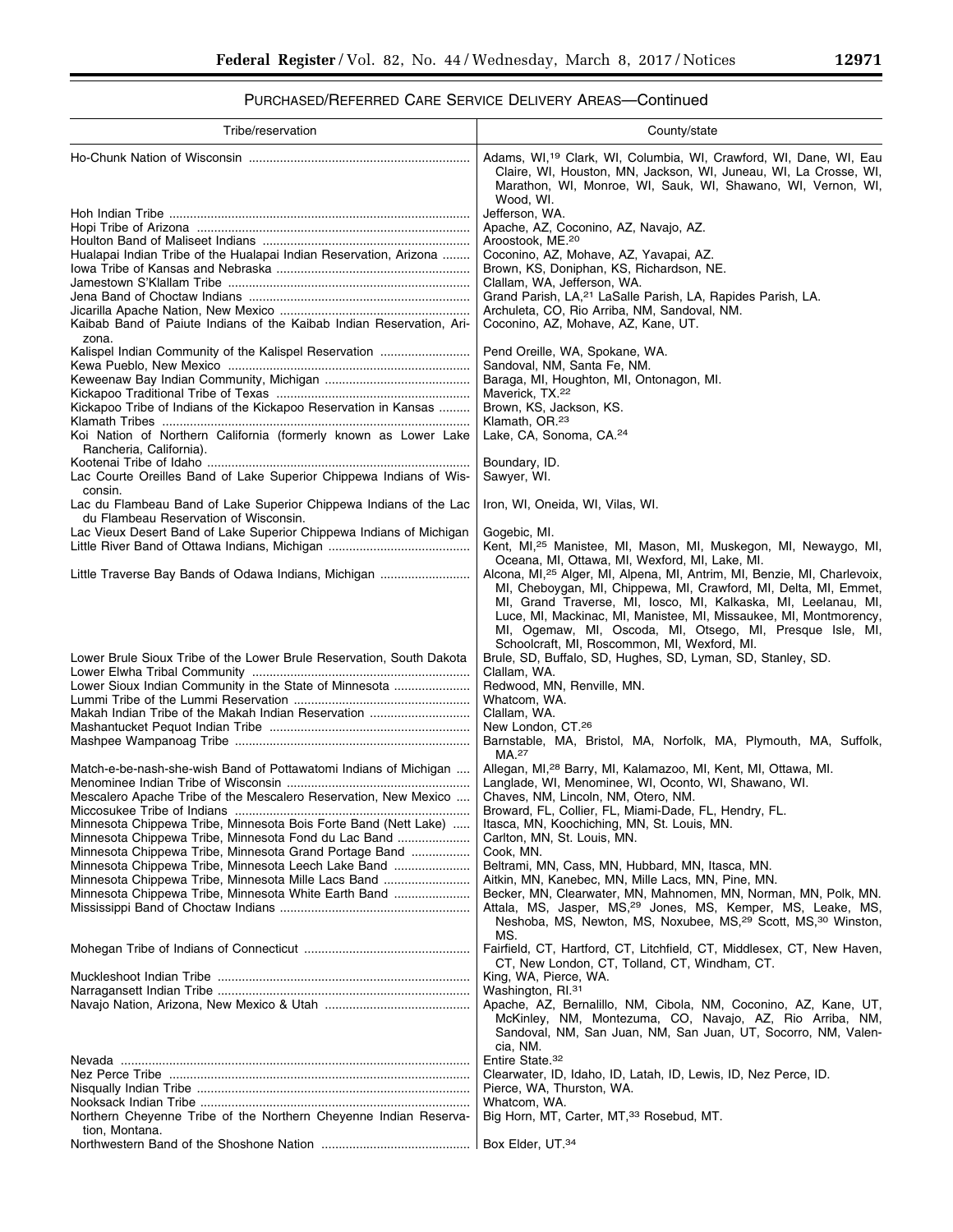۳

# PURCHASED/REFERRED CARE SERVICE DELIVERY AREAS—Continued

| Tribe/reservation                                                                      | County/state                                                                                                                                                                                                       |
|----------------------------------------------------------------------------------------|--------------------------------------------------------------------------------------------------------------------------------------------------------------------------------------------------------------------|
| Nottawaseppi Huron Band of the Potawatomi, Michigan                                    | Allegan, MI, 35 Barry, MI, Branch, MI, Calhoun, MI, Kalamazoo, MI,                                                                                                                                                 |
|                                                                                        | Kent, MI, Ottawa, MI.                                                                                                                                                                                              |
|                                                                                        | Bennett, SD, Cherry, NE, Custer, SD, Dawes, NE, Fall River, SD,<br>Jackson, SD, <sup>36</sup> Mellete, SD, Pennington, SD, Shannon, SD, Sheri-<br>dan, NE, Todd, SD.                                               |
|                                                                                        | Rio Arriba, NM.<br>Entire State. <sup>37</sup>                                                                                                                                                                     |
|                                                                                        | Burt, NE, Cuming, NE, Monona, IA, Thurston, NE, Wayne, NE.                                                                                                                                                         |
|                                                                                        | Brown, WI, Outagamie, WI.                                                                                                                                                                                          |
|                                                                                        | Chenango, NY, Cortland, NY, Herkimer, NY, Madison, NY, Oneida,<br>NY, Onondaga, NY.                                                                                                                                |
|                                                                                        | Onondaga, NY.                                                                                                                                                                                                      |
|                                                                                        | Iron, UT, 38 Millard, UT, Sevier, UT, Washington, UT.                                                                                                                                                              |
|                                                                                        | Pima, AZ.39<br>Aroostook, ME, 4041 Hancock, ME, 42 Washington, ME.                                                                                                                                                 |
|                                                                                        | Aroostook, ME, <sup>43</sup> Penobscot, ME.                                                                                                                                                                        |
|                                                                                        | Baldwin, AL, <sup>44</sup> Elmore, AL, Escambia, AL, Mobile, AL, Monroe, AL,<br>Escambia, FL.                                                                                                                      |
| Pokagon Band of Potawatomi Indians, Michigan and Indiana                               | Allegan, MI, <sup>45</sup> Berrien, MI, Cass, MI, Elkhart, IN, Kosciusko, IN, La<br>Porte, IN, Marshall, IN, St. Joseph, IN, Starke, IN, Van Buren, MI.                                                            |
|                                                                                        | Boyd, NE, <sup>46</sup> Burt, NE, Charles Mix, SD, Douglas, NE, Hall, NE, Holt,<br>NE, Knox, NE, Lancaster, NE, Madison, NE, Platte, NE,<br>Pottawattomie, IA, Sarpy, NE, Stanton, NE, Wayne, NE, Woodbury,<br>IA. |
|                                                                                        | Kitsap, WA.                                                                                                                                                                                                        |
|                                                                                        | Jackson, KS.                                                                                                                                                                                                       |
| Prairie Island Indian Community in the State of Minnesota                              | Goodhue, MN.<br>Cibola, NM.                                                                                                                                                                                        |
|                                                                                        | Sandoval, NM, Santa Fe, NM.                                                                                                                                                                                        |
|                                                                                        | Bernalillo, NM, Torrance, NM, Valencia, NM.<br>Sandoval, NM.                                                                                                                                                       |
|                                                                                        | Bernalillo, NM, Cibola, NM, Sandoval, NM, Valencia, NM.                                                                                                                                                            |
|                                                                                        | Santa Fe, NM.                                                                                                                                                                                                      |
|                                                                                        | Taos, NM.                                                                                                                                                                                                          |
|                                                                                        | Rio Arriba, NM, Santa Fe, NM.<br>Sandoval, NM.                                                                                                                                                                     |
|                                                                                        | Los Alamos, NM, Rio Arriba, NM, Sandoval, NM, Santa Fe, NM.                                                                                                                                                        |
|                                                                                        | Bernalillo, NM, Sandoval, NM.                                                                                                                                                                                      |
|                                                                                        | Sandoval, NM.<br>Los Alamos, NM, Sandoval, NM, Santa Fe, NM.                                                                                                                                                       |
|                                                                                        | Colfax, NM, Taos, NM.                                                                                                                                                                                              |
|                                                                                        | Santa Fe. NM.                                                                                                                                                                                                      |
|                                                                                        | Sandoval, NM.<br>King, WA, Pierce, WA, Thurston, WA.                                                                                                                                                               |
| Quechan Tribe of the Fort Yuma Indian Reservation, California and Ari-                 | Yuma, AZ, Imperial, CA.                                                                                                                                                                                            |
| zona.                                                                                  |                                                                                                                                                                                                                    |
|                                                                                        | Clallam, WA, Jefferson, WA.<br>Grays Harbor, WA, Jefferson, WA.                                                                                                                                                    |
|                                                                                        | Pennington, SD.47                                                                                                                                                                                                  |
| Red Cliff Band of Lake Superior Chippewa Indians of Wisconsin                          | Bayfield, WI.<br>Beltrami, MN, Clearwater, MN, Koochiching, MN, Lake of the Woods,                                                                                                                                 |
|                                                                                        | MN, Marshall, MN, Pennington, MN, Polk, MN, Roseau, MN.                                                                                                                                                            |
| Rosebud Sioux Tribe of the Rosebud Indian Reservation, South Dakota                    | Bennett, SD, Cherry, NE, Gregory, SD, Lyman, SD, Mellette, SD,<br>Todd, SD, Tripp, SD.                                                                                                                             |
| Sac & Fox Nation of Missouri in Kansas and Nebraska                                    | Brown, KS, Richardson, NE.                                                                                                                                                                                         |
|                                                                                        | Tama, IA.<br>Arenac, MI, <sup>48</sup> Clare, MI, Isabella, MI, Midland, MI, Missaukee, MI.                                                                                                                        |
|                                                                                        | Franklin, NY, St. Lawrence, NY.                                                                                                                                                                                    |
| Salt River Pima-Maricopa Indian Community of the Salt River Reserva-<br>tion, Arizona. | Maricopa, AZ.                                                                                                                                                                                                      |
|                                                                                        | Clallam, WA, <sup>49</sup> Island, WA, Jefferson, WA, King, WA, Kitsap, WA,<br>Pierce, WA, San Juan, WA, Skagit, WA, Snohomish, WA, Whatcom,<br>WA.                                                                |
| San Carlos Apache Tribe of the San Carlos Reservation, Arizona                         | Apache, AZ, Cochise, AZ, Gila, AZ, Graham, AZ, Greenlee, AZ, Pinal,<br>AZ.                                                                                                                                         |
|                                                                                        | Coconino, AZ, San Juan, UT.                                                                                                                                                                                        |
|                                                                                        | Bon Homme, SD, Knox, NE.<br>Snohomish, WA, Skagit, WA.                                                                                                                                                             |
| Sault Ste. Marie Tribe of Chippewa Indians, Michigan                                   | Alger, MI, <sup>50</sup> Chippewa, MI, Delta, MI, Luce, MI, Mackinac, MI, Mar-                                                                                                                                     |
|                                                                                        | quette, MI, Schoolcraft, MI.                                                                                                                                                                                       |
|                                                                                        | Broward, FL, Collier, FL, Glades, FL, Hendry, FL, Miami-Dade, FL.                                                                                                                                                  |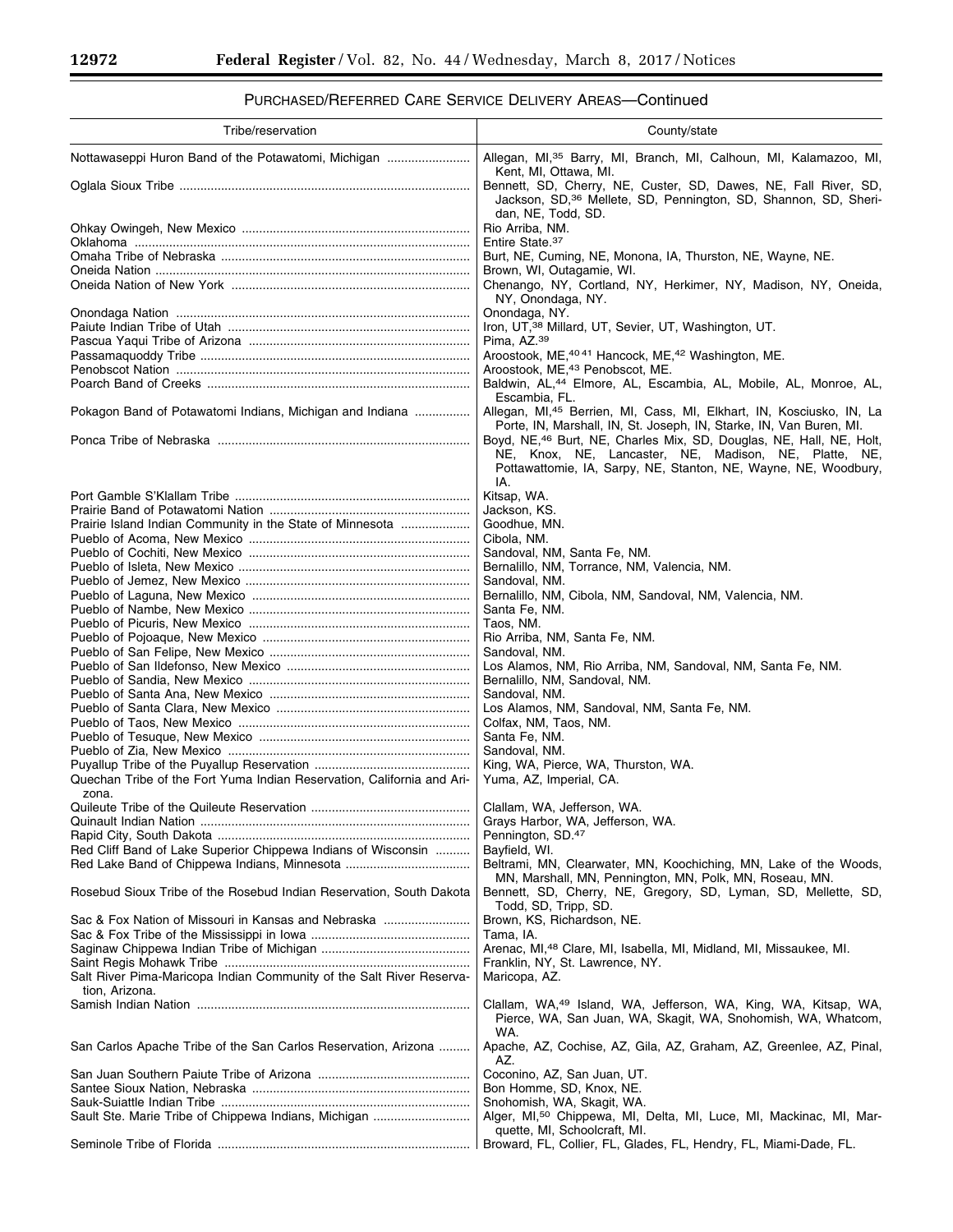## PURCHASED/REFERRED CARE SERVICE DELIVERY AREAS—Continued

| Tribe/reservation                                                          | County/state                                                                                                   |
|----------------------------------------------------------------------------|----------------------------------------------------------------------------------------------------------------|
|                                                                            | Allegany, NY, Cattaraugus, NY, Chautauqua, NY, Erie, NY, Warren,<br>PA.                                        |
| Shakopee Mdewakanton Sioux Community of Minnesota                          | Scott, MN.                                                                                                     |
|                                                                            | Nassau, NY, <sup>51</sup> Suffolk, NY.                                                                         |
| Shoalwater Bay Tribe of the Shoalwater Bay Indian Reservation              | Pacific, WA.                                                                                                   |
| Shoshone-Bannock Tribes of the Fort Hall Reservation                       | Bannock, ID, Bingham, ID, Caribou, ID, Lemhi, ID, 52 Power, ID.                                                |
| Shoshone-Paiute Tribes of the Duck Valley Reservation, Nevada              | Nevada, Owyhee, ID.                                                                                            |
| Sisseton-Wahpeton Oyate of the Lake Traverse Reservation, South<br>Dakota. | Codington, SD, Day, SD, Grant, SD, Marshall, SD, Richland, ND, Rob-<br>erts, SD, Sargent, ND, Traverse, MN.    |
|                                                                            | Mason, WA.                                                                                                     |
|                                                                            | Tooele, UT.                                                                                                    |
|                                                                            | Island, WA, King, WA, 53 Mason, WA, Snohomish, WA, Pierce, WA.                                                 |
|                                                                            | Forest, WI.                                                                                                    |
| Southern Ute Indian Tribe of the Southern Ute Reservation, Colorado        | Archuleta, CO, La Plata, CO, Montezuma, CO, Rio Arriba, NM, San                                                |
|                                                                            | Juan, NM.                                                                                                      |
|                                                                            | Benson, ND, Eddy, ND, Nelson, ND, Ramsey, ND.                                                                  |
|                                                                            | Ferry, WA, Lincoln, WA, Stevens, WA.                                                                           |
| Squaxin Island Tribe of the Squaxin Island Reservation                     | Mason, WA.                                                                                                     |
|                                                                            | Barron, WI, Burnett, WI, Pine, MN, Polk, WI, Washburn, WI.                                                     |
| Standing Rock Sioux Tribe of North & South Dakota                          | Adams, ND, Campbell, SD, Corson, SD, Dewey, SD, Emmons, ND,                                                    |
|                                                                            | Grant, ND, Morton, ND, Perkins, SD, Sioux, ND, Walworth, SD,<br>Ziebach, SD.                                   |
|                                                                            | Snohomish, WA.                                                                                                 |
|                                                                            | Menominee, WI, Shawano, WI.                                                                                    |
| Suquamish Indian Tribe of the Port Madison Reservation                     | Kitsap, WA.                                                                                                    |
|                                                                            | Skagit, WA.                                                                                                    |
|                                                                            | Kern, CA. <sup>54</sup>                                                                                        |
| Three Affiliated Tribes of the Fort Berthold Reservation, North Dakota     | Dunn, ND, Mercer, ND, McKenzie, ND, McLean, ND, Mountrail, ND,                                                 |
|                                                                            | Ward, ND.                                                                                                      |
|                                                                            | Maricopa, AZ, Pima, AZ, Pinal, AZ.                                                                             |
|                                                                            | Genesee, NY, Erie, NY, Niagara, NY.                                                                            |
|                                                                            | Gila, AZ.                                                                                                      |
|                                                                            | Divide, ND, <sup>55</sup> McKenzie, ND, Williams, ND, Richland, MT, Roosevelt,                                 |
|                                                                            | MT, Sheridan, MT.                                                                                              |
|                                                                            | Snohomish, WA.                                                                                                 |
|                                                                            | Avoyelles, LA, Rapides, LA. <sup>56</sup>                                                                      |
| Turtle Mountain Band of Chippewa Indians of North Dakota                   | Rolette, ND.                                                                                                   |
|                                                                            | Niagara, NY.                                                                                                   |
|                                                                            | Chippewa, MN, Yellow Medicine, MN.                                                                             |
|                                                                            | Skagit, WA.                                                                                                    |
| Ute Indian Tribe of the Uintah & Ouay Reservation, Utah                    | Carbon, UT, Daggett, UT, Duchesne, UT, Emery, UT, Grand, UT, Rio                                               |
|                                                                            | Blanco, CO, Summit, UT, Uintah, UT, Utah, UT, Wasatch, UT.                                                     |
|                                                                            | Apache, AZ, La Plata, CO, Montezuma, CO, San Juan, NM, San Juan,                                               |
|                                                                            | UT.                                                                                                            |
|                                                                            | Dukes, MA, <sup>57</sup> Barnstable, MA, Bristol, MA, Norfolk, MA, Plymouth, MA,<br>Suffolk, MA. <sup>58</sup> |
|                                                                            | Nevada, California except for the counties listed in footnote.                                                 |
| White Mountain Apache Tribe of the Fort Apache Reservation, Arizona        | Apache, AZ, Coconino, AZ, Gila, AZ, Graham, AZ, Greenlee, AZ, Nav-                                             |
|                                                                            | ajo, AZ.                                                                                                       |
|                                                                            | Sacramento, CA. <sup>59</sup>                                                                                  |
|                                                                            | Dakota, NE, Dixon, NE, Monona, IA, Thurston, NE, Wayne, NE,                                                    |
|                                                                            | Woodbury, IA.                                                                                                  |
|                                                                            | Bon Homme, SD, Boyd, NE, Charles Mix, SD, Douglas, SD, Gregory,                                                |
|                                                                            | SD, Hutchinson, SD, Knox, NE.                                                                                  |
| Yavapai-Apache Nation of the Camp Verde Indian Reservation, Ari-<br>zona.  | Yavapai, AZ.                                                                                                   |
|                                                                            | Yavapai, AZ.                                                                                                   |
|                                                                            | El Paso, TX. <sup>60</sup>                                                                                     |
| Zuni Tribe of the Zuni Reservation, New Mexico                             | Apache, AZ, Cibola, NM, McKinley, NM, Valencia, NM.                                                            |
|                                                                            |                                                                                                                |

1Public Law 100–89, Restoration Act for Ysleta Del Sur and Alabama and Coushatta Tribes of Texas establishes service areas for ''members

of the Tribe" by sections 101(3) and 105(a) for the Pueblo and sections 201(3) and 206(a) respectively.<br><sup>2</sup> Entire State of Alaska is included as a CHSDA by regulation (42 CFR 136.22(a)(1)).<br><sup>3</sup> Aroostook Band of Micmacs w

Aroostook County, ME, was defined as the SDA.<br>4Special programs have been established by Congress irrespective of the eligibility regulations. Eligibility for services at these facilities is based on the legislative history of the appropriation of funds for the particular facility rather than the eligibility regulations. Historically services have been provided at Brigham City Intermountain School Health Cente

have been provided at Brigham City Intermountain School Health Center, Utah (Pub. L. 88–358).<br><sup>5</sup> Entire State of California, excluding the counties of Alameda, Contra Costa, Los Angeles, Marin, Orange, Sacramento, San Fra Mateo, Santa Clara, Kern, Merced, Monterey, Napa, San Benito, San Joaquin, San Luis Obispo, Santa Cruz, Solano, Stanislaus, and Ventura, is

designated a CHSDA (25 U.S.C. 1680). 6The counties were recognized after the January 1984 CHSDA FRN was published, in accordance with Public Law 103-116, Catawba Indian<br>Tribe of South Carolina Land Claims Settlement Act of

<sup>7</sup> There is no reservation for the Cayuga Nation; the service delivery area consists of those counties identified by the Cayuga Nation.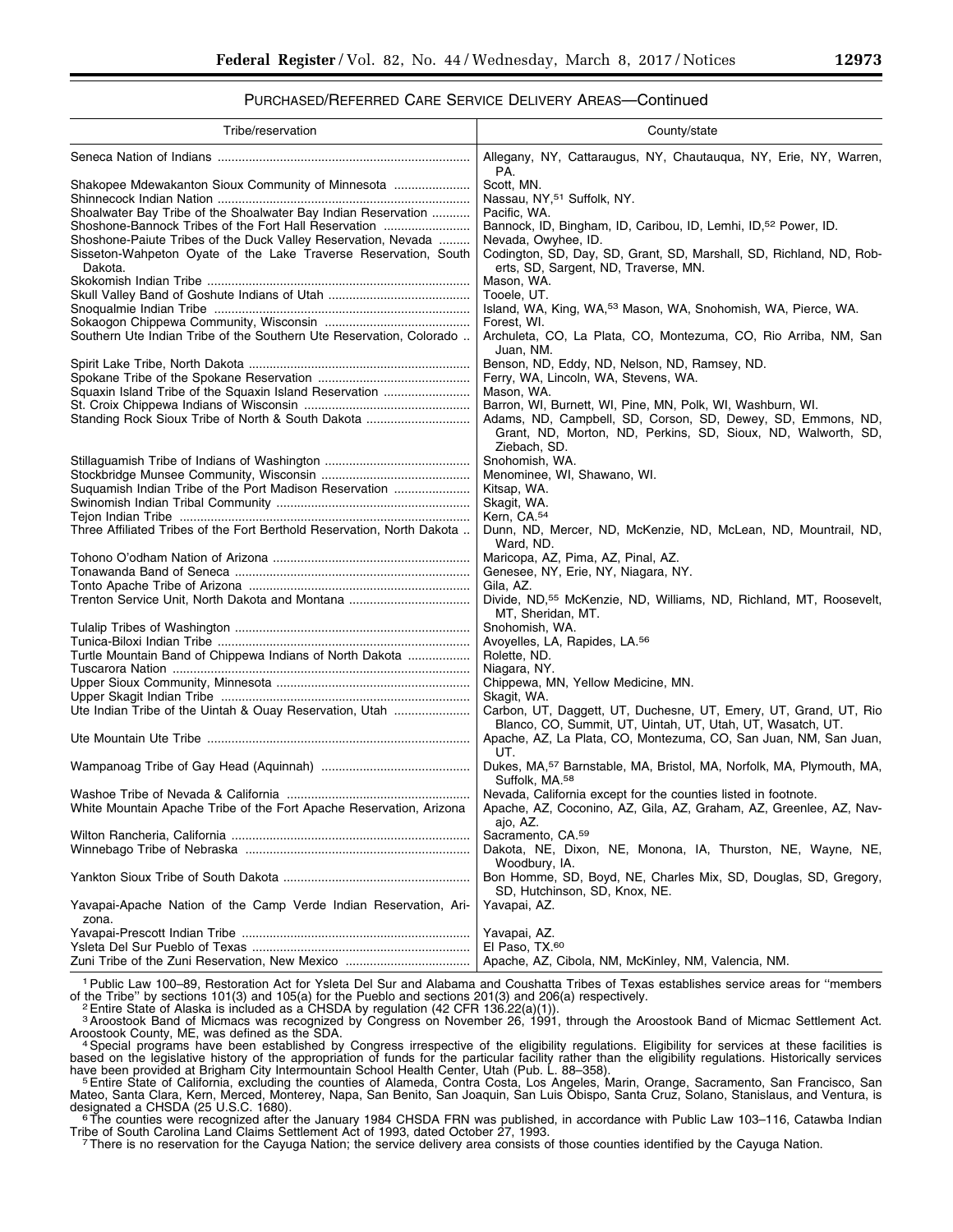<sup>8</sup> Skamania County, WA, has historically been a part of the Yakama Service Unit population since 1979.

9In order to carry out the Congressional intent of the Siletz Restoration Act, Public Law 95-195, as expressed in H. Report No. 95-623, at page 4, members of the Confederated Tribes of Siletz Indians of Oregon residing in

<sup>10</sup> Chelan County, WA, has historically been a part of the Colville Service Unit population since 1970.<br><sup>11</sup> Pursuant to Public Law 98–481 (H. Rept. No. 98–904), Coos, Lower Umpqua and Siuslaw Restoration Act, members of

<sup>12</sup>The Confederated Tribes of Grand Ronde Community of Oregon were recognized by Public Law 98–165 which was signed into law on November 22, 1983, and provides for eligibility in these six counties without regard to the e

<sup>13</sup>The CHSDA for the Coushatta Tribe of Louisiana was expanded administratively by the Director, IHS, through regulation (42 CFR 136.22(6)) to include city limits of Elton, LA.

<sup>14</sup> Cow Creek Band of Umpqua Tribe of Indians recognized by Public Law 97–391, signed into law on December 29, 1983. House Rept. No. 97–862 designates Douglas, Jackson, and Josephine Counties as a service area without regard to the existence of a reservation. The IHS later<br>administratively expanded the CHSDA to include the counties of Coos, OR, Deshutes administratively expanded the CHSDA to include the counties of Coos, OR, Deshutes, OR, Klamath, OR, and Lane, OR.<br><sup>15</sup>The Cowlitz Indian Tribe was recognized in July 2002 as documented at 67 FR 46329, July 12, 2002. The co

administratively as the SDA, to function as a CHSDA, for the purposes of operating a CHS program pursuant to the ISDEAA, Public Law 93– 638. The CHSDA was administratively expanded to included Columbia County, OR, Kittitas, WA, and Wahkiakum County, WA, as published at 67884 FR December 21, 2009.<br><sup>16</sup> Treasure County, MT, has historically been a part of the Crow Service Unit population.<br><sup>17</sup> The counties listed have historically been a part of the Grand Traverse Service Unit population s

Congress irrespective of the eligibility regulations. Eligibility for services at these facilities is based on the legislative history of the appropriation of funds for the particular facility rather than the eligibility regulations. Historically services have been provided at Haskell Indian Health Center<br>(H. Rept. No. 95–392).

<sup>19</sup> CHSDA counties for the Ho-Chunk Nation of Wisconsin were designated by regulation (42 CFR 136.22(a)(5)). Dane County, WI, was added to the reservation by the Bureau of Indian Affairs in 1986.

<sup>20</sup> Public Law 97–428 provides that any member of the Houlton Band of Maliseet Indians in or around the Town of Houlton shall be eligible without regard to existence of a reservation.

<sup>21</sup> The Jena Band of Choctaw Indian was Federally acknowledged as documented at 60 FR 28480, May 31, 1995. The counties listed were designated administratively as the SDA, to function as a CHSDA, for the purposes of operating a CHS program pursuant to the ISDEAA, Public<br>Law 93–638.

<sup>22</sup> Kickapoo Traditional Tribe of Texas, formerly known as the Texas Band of Kickapoo, was recognized by Public Law 97-429, signed into law on January 8, 1983. The Act provides for eligibility for Kickapoo Tribal members residing in Maverick County without regard to the existence of a

reservation. 23 The Klamath Indian Tribe Restoration Act (Pub. L. 99–398, Sec. 2(2)) states that for the purpose of Federal services and benefits "members<br>of the tribe residing in Klamath County shall be deemed to be resid of the tribe residing in Klamath County shall be deemed to be residing in or near a reservation".<br><sup>24</sup> The Koi Nation of Northern California, formerly known as the Lower Lake Rancheria, was reaffirmed by the Secretary of t

dian Affairs on December 29, 2000. The counties listed were designated administratively as the SDA, to function as a PRC SDA, for the purposes of operating a PRC program pursuant to the ISDEAA, Public Law 93–638.<br><sup>25</sup>The Little Traverse Bay Bands of Odawa Indians and the Little River Band of Ottawa Indians Act recognized the Little River Band of Ottawa

Indians and the Little Traverse Bay Bands of Odawa Indians. Pursuant to Public Law 103–324, Sec. 4(b) the counties listed were designated ad-

ministratively as the SDA, to function as a CHSDA, for the purposes of operating a CHS program pursuant to the ISDEAA, Public Law 93–638.<br><sup>26</sup>Mashantucket Pequot Indian Claims Settlement Act, Public Law 98–134, signed into

Mashantucket Pequot Indian Tribe in New London County, CT.<br><sup>27</sup>The Mashpee Wampanoag Tribe was recognized in February 2007, as documented at 72 FR 8007, February 22, 2007. The counties listed were designated administratively as the SDA, to function as a CHSDA, for the purposes of operating a CHS program pursuant to the ISDEAA,<br>Public Law 93–638.

<sup>28</sup> The Match-e-be-nash-she-wish Band of Pottawatomi Indians of Michigan was recognized in October 1998, as documented at 63 FR 56936, October 23, 1998. The counties listed were designated administratively as the SDA, to function as a CHSDA, for the purposes of operating a<br>CHS program pursuant to the ISDEAA, Public Law 93–638.

<sup>29</sup> Members of the Mississippi Band of Choctaw Indians residing in Jasper and Noxubee Counties, MS, are eligible for contract health services;<br>these two counties were inadvertently omitted from 42 CFR 136.22.

<sup>30</sup> Scott County, MS, has historically been a part of the Choctaw Service Unit population since 1970.<br><sup>31</sup> The Narragansett Indian Tribe was recognized by Public Law 95–395, signed into law September 30, 1978. Lands in Wa

RI, are now Federally restricted and the Bureau of Indian Affairs considers them as the Narragansett Indian Reservation.<br><sup>32</sup> Entire State of Nevada is included as a CHSDA by regulation (42 CFR 136.22(a)(2)).<br><sup>33</sup> Carter C cember 1995, as documented at 60 FR 66315, December 21, 1995. The counties listed were designated administratively as the SDA, to function as a CHSDA, for the purposes of operating a CHS program pursuant to the ISDEAA, Public Law 93–638.<br><sup>36</sup>Washabaugh County, SD, merged and became part of Jackson County, SD, in 1983; both were/are CHSDA counties for the Ogla

Tribe.<br><sup>37</sup> Entire State of Oklahoma is included as a CHSDA by regulation (42 CFR 136.22(a)(3)).<br><sup>38</sup> Paiute Indian Tribe of Utah Restoration Act, Public Law 96–227, provides for the extension of services for the Paiute In

these four counties without regard to the existence of a reservation.<br><sup>39</sup> Legislative history (H.R. Report No. 95–1021) to Public Law 95–375, Extension of Federal Benefits to Pascua Yaqui Indians, Arizona, expresses congressional intent that lands conveyed to the Pascua Yaqui Tribe of Arizona pursuant to Act of October 8, 1964 (Pub. L. 88–350)

shall be deemed a Federal Indian Reservation.<br>
<sup>40</sup>The Maine Indian Claims Settlement Act of 1980 (Pub. L. 96–420; H. Rept. 96–1353) includes the intent of Congress to fund and provide<br>
contract health services to the Pass

contract health services to the Passamaquoddy Tribe and the Penobscot Nation.<br>41The Passamaquoddy Tribe has two reservations: Indian Township and Pleasant Point. The PRC SDA for the Passamaquoddy Tribe at Indian Township, ME, is Aroostook County, ME, Washington County, ME, and Hancock County, ME. The PRC SDA for the Passamaquoddy Tribe

42 The Passamaquoddy Tribe's counties listed are designated administratively as the SDA, to function as a PRC SDA, for the purposes of op-

erating a PRC program pursuant to the ISDEAA, Public Law 93–638.<br>
<sup>43</sup>The Maine Indian Claims Settlement Act of 1980 (Pub. L. 96–420; H. Rept. 96–1353) includes the intent of Congress to fund and provide<br>
PRC to the Passam

44 Counties in the Service Unit designated by Congress for the Poarch Band of Creek Indians (see H. Rept. 98–886, June 29, 1984; Cong.<br>Record, October 10, 1984, Pg. H11929).

45 Public Law 103–323 restored Federal recognition to the Pokagon Band of Potawatomi Indians, Michigan and Indiana, in 1994 and identified<br>counties to serve as the SDA.

46 The Ponca Restoration Act, Public Law 101–484, recognized members of the Ponca Tribe of Nebraska in Boyd, Douglas, Knox, Madison or Lancaster counties of Nebraska or Charles Mix county of South Dakota as residing on or near a reservation. Public Law 104–109 made technical corrections to laws relating to Native Americans and added Burt, Hall, Holt, Platte, Sarpy, Stanton, and Wayne counties of Nebraska and Pottawatomie and Woodbury counties of Iowa to the Ponca Tribe of Nebraska SDA.